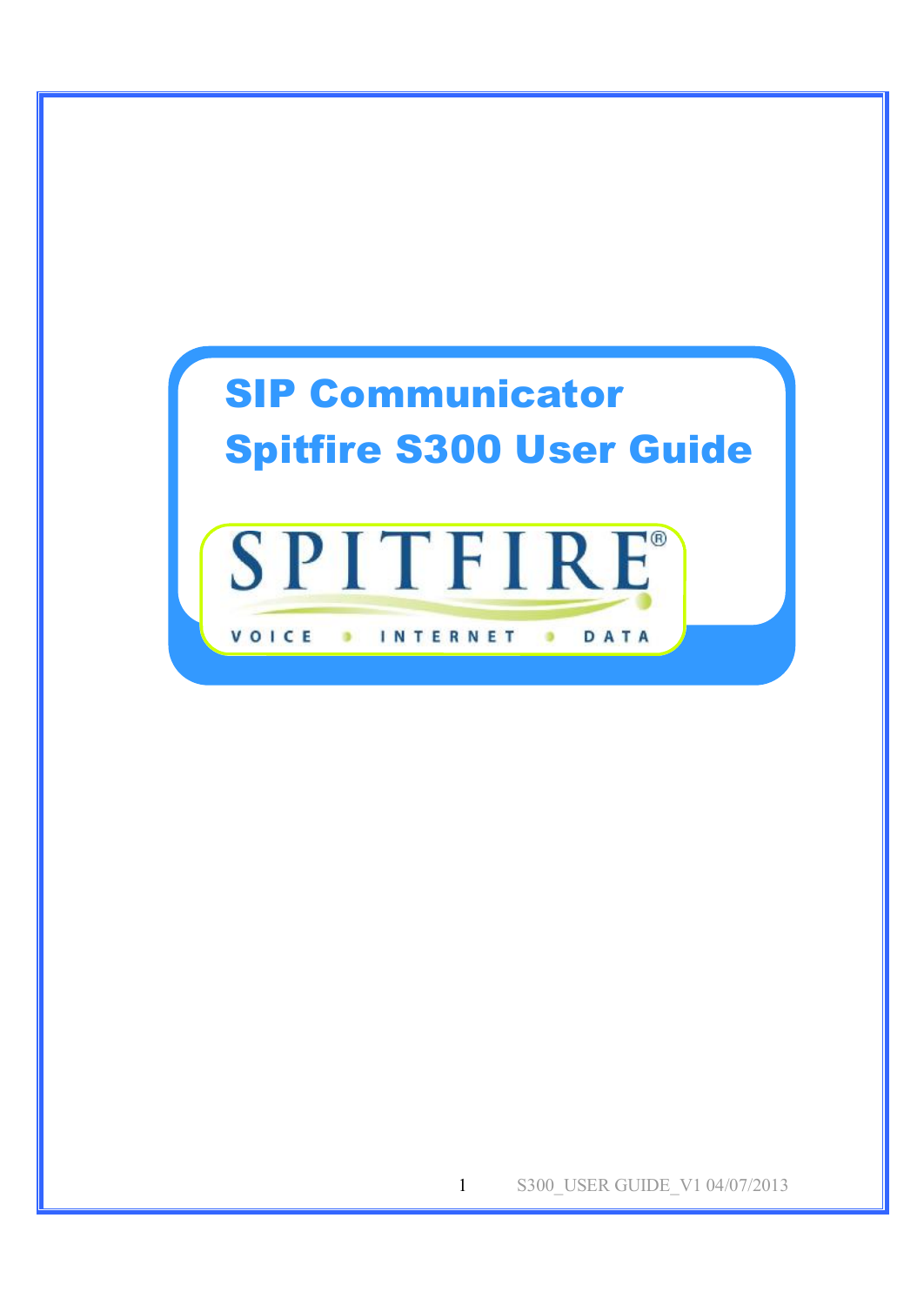# *TABLE OF CONTENTS*

|                                        | Page 3  |
|----------------------------------------|---------|
|                                        | Page 6  |
|                                        | Page 6  |
|                                        | Page 6  |
|                                        | Page 7  |
|                                        | Page 7  |
|                                        | Page 7  |
|                                        | Page 7  |
|                                        | Page 7  |
|                                        | Page 7  |
|                                        | Page 8  |
|                                        | Page 8  |
|                                        | Page 8  |
|                                        | Page 8  |
|                                        | Page 8  |
|                                        | Page 8  |
|                                        | Page 9  |
|                                        | Page 10 |
|                                        | Page 10 |
| Blind Transfer (speaker/headset)       | Page 10 |
| Attended Transfer (handset)            | Page 10 |
| Attended Transfer (speaker/headset)    | Page 10 |
|                                        | Page 10 |
|                                        | Page 10 |
|                                        | Page 10 |
| Retrieving a Specific Parked Call      | Page 11 |
|                                        | Page 11 |
|                                        |         |
|                                        |         |
|                                        |         |
| Retrieving Voicemail Messages  Page 12 |         |
|                                        |         |
|                                        |         |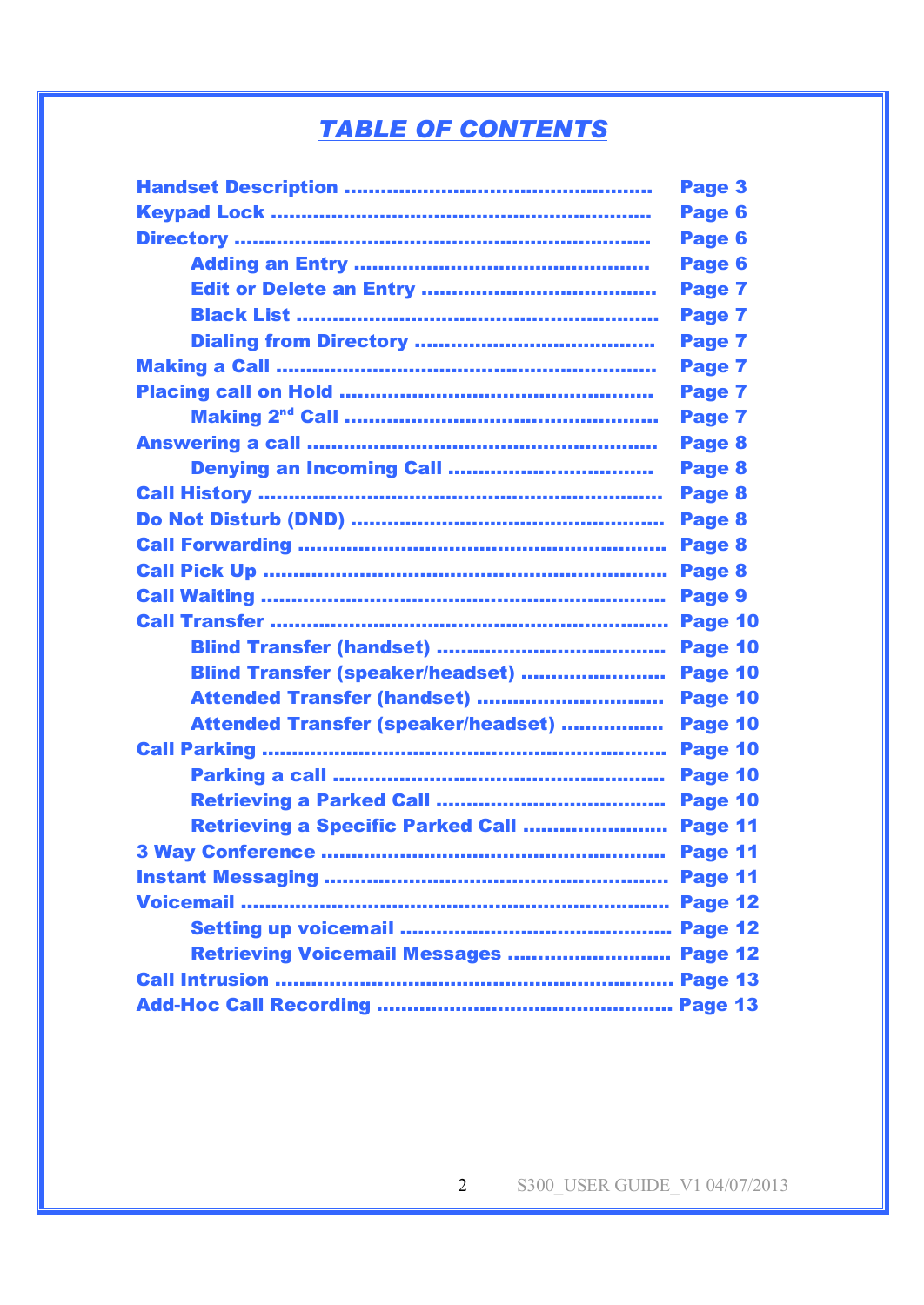## *Keypad*



### **The DTMF numeric keypad**

- Entry of digits only (e.g., when dialing a phone number)
- Typing in letters and digits.

### **The Power Indication LED**

- On: the phone is powered.
- Off: the phone is not powered.

### **Line/Function soft keys**

· 3x Line buttons for making simultaneous call.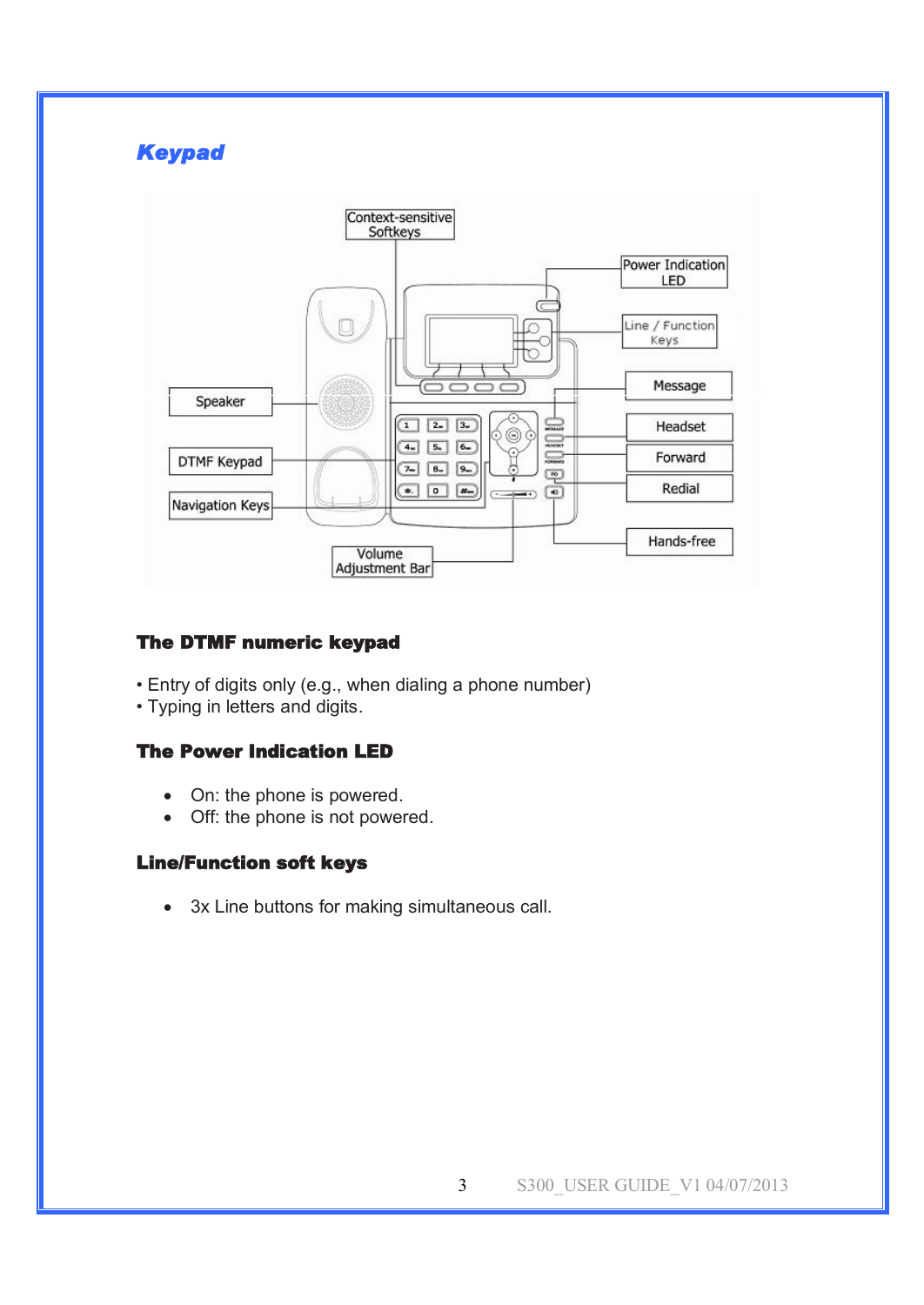### **Navigation Keys**

Use the navigation keys to navigate in the display menus and confirm/cancel actions.



The audio device control keys can perform the following actions:

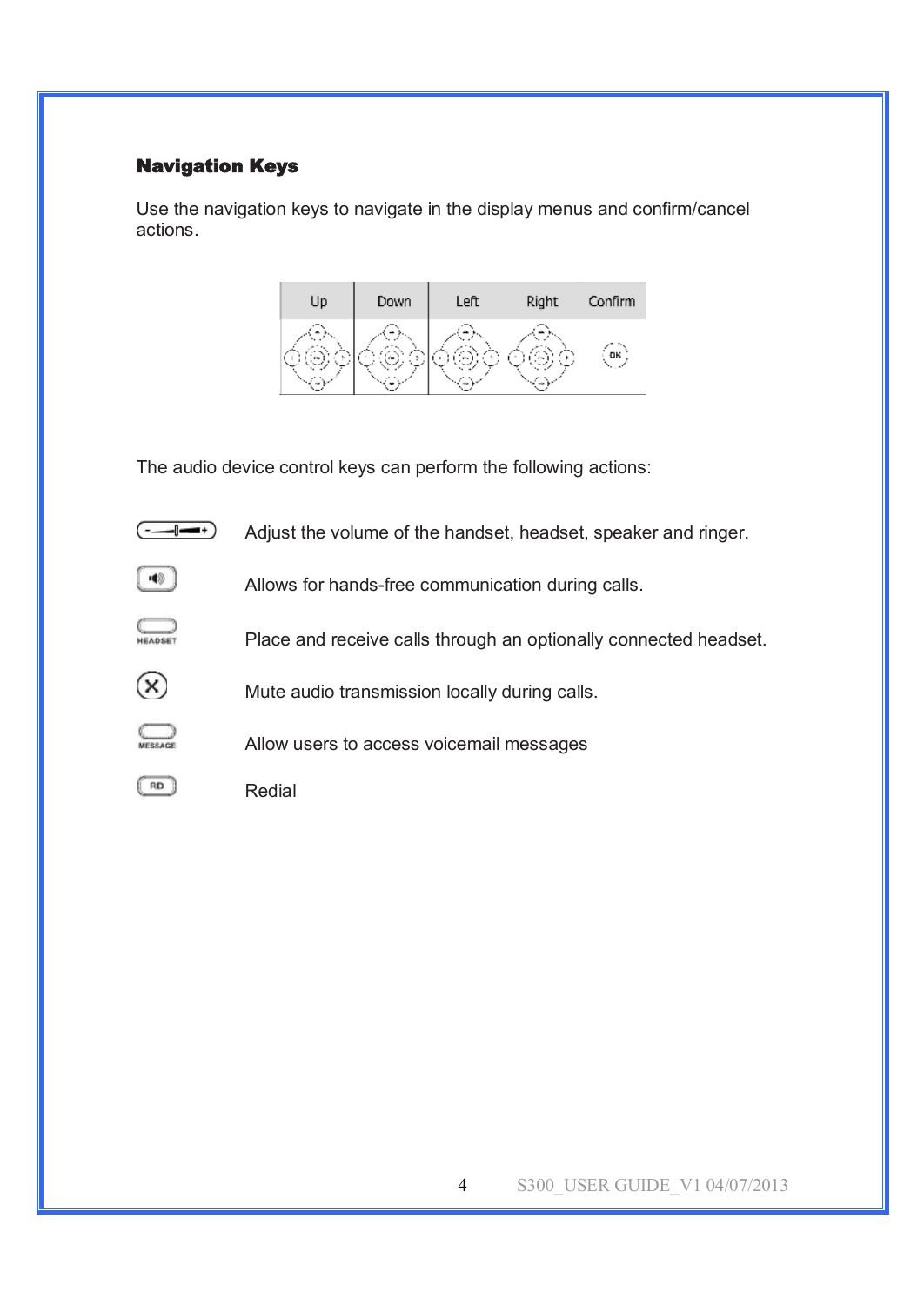## **Icon Instruction**

The IP Phone displays different kinds of icons on its LCD; you can refer to the following for their meanings:

|            | Flashes when the internet is disconnected |
|------------|-------------------------------------------|
| 융          | Account register failed                   |
| Ð          | Account registering                       |
| W          | Account register successful               |
|            | <b>Missed Calls</b>                       |
| ╲          | Call in                                   |
| F,         | Call out                                  |
| Ab3        | Input Method: all letters and numbers     |
| 123        | Input Method: numbers                     |
| abc        | Input Method: letters in lower case       |
| ABC        | Input Method: letters in upper case       |
| Ā          | Call mute                                 |
| Φ          | Call hold                                 |
| ЮO         | Voicemail                                 |
| ⊠          | <b>SMS</b>                                |
| ተር÷        | Call forward                              |
| <b>DHD</b> | Do not disturb                            |
| АÀ         | Auto answer                               |
|            | In handset mode                           |
|            | In headset mode                           |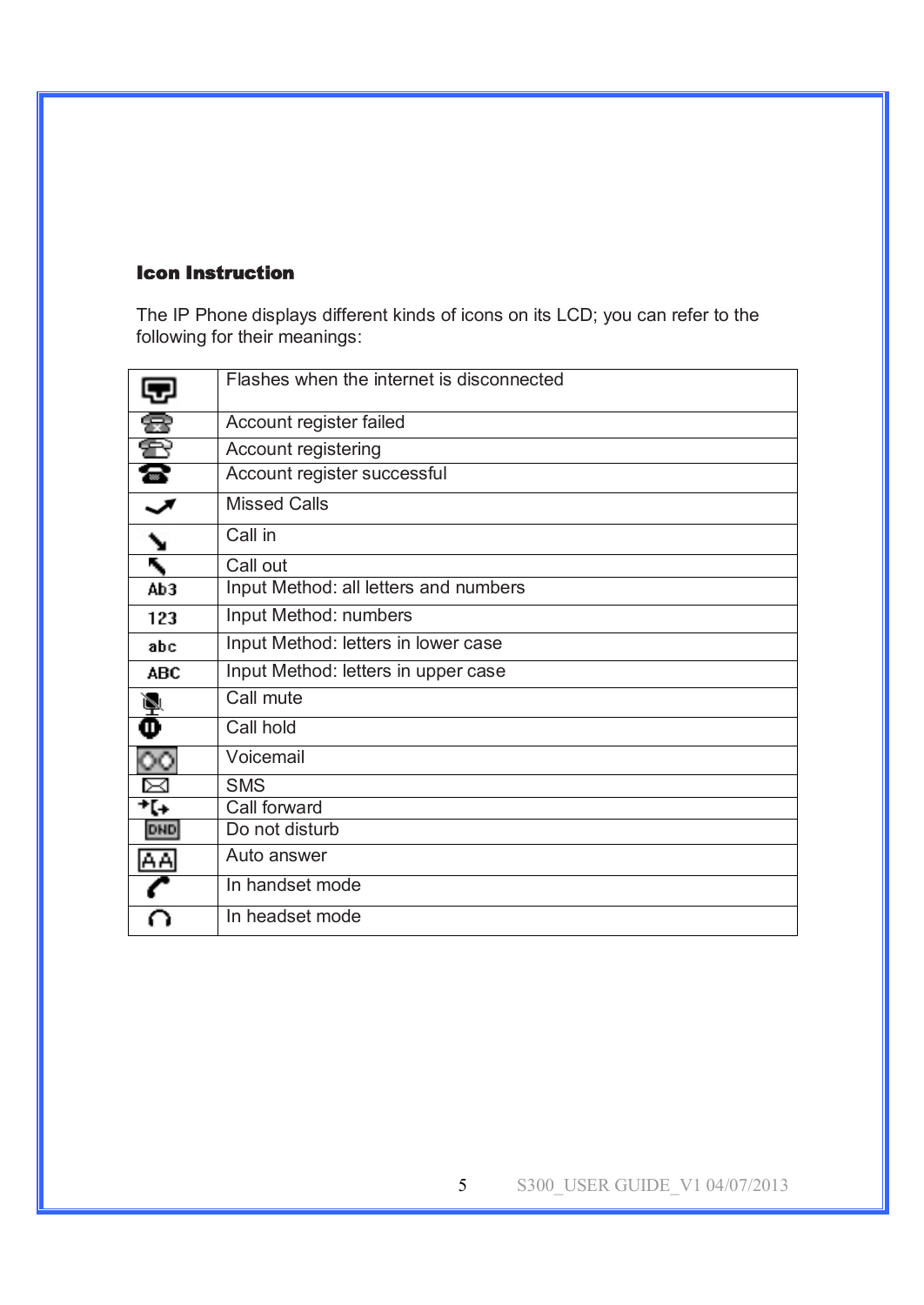## *Keypad Lock*

You can lock the following specific keys:

**MENU Keys**: You can not access the MENU of the phone.

**Function Keys**: You can not access the MESSAGE, HEADSET, CONF, HOLD, TRAN, and RD Keys.

**Talk Call Only**: You can only use the phone to answer the incoming calls.

### To enable keypad lock via Phone interface:

- · Press **MENU**->**Settings**->**Advanced**, enter the password, and then press the **Enter** soft key.
- · Select **Phone Setting**->**Lock**.
- · Use the navigation key to highlight the option you want to lock.

| . Phone Lock: |  |
|---------------|--|
| Menu Key      |  |

- · Press **Save** soft key to active the change and back soft key to return to the previous screen.
- $\bullet$  The icon  $\blacksquare$  will be displayed on the top right corner of the idle screen.

### To unlock the phone via Phone interface:

- · Press **Menu** soft key, you are prompted for the password.
- · Enter the password; press the **Enter** soft key, the phone is unlocked.
- The icon will be disappearing from the idle screen.

## *Directory*

### **Adding an entry**

- · Press the **Addr** soft key.
- · Select **Contact** List
- · Press **Add** soft key
- Enter the Name, then scroll using the Up/Down navigation button to enter Office, Mobile and Other numbers.
- · Press **Save** soft key to add the contact or Cancel soft key to cancel the change.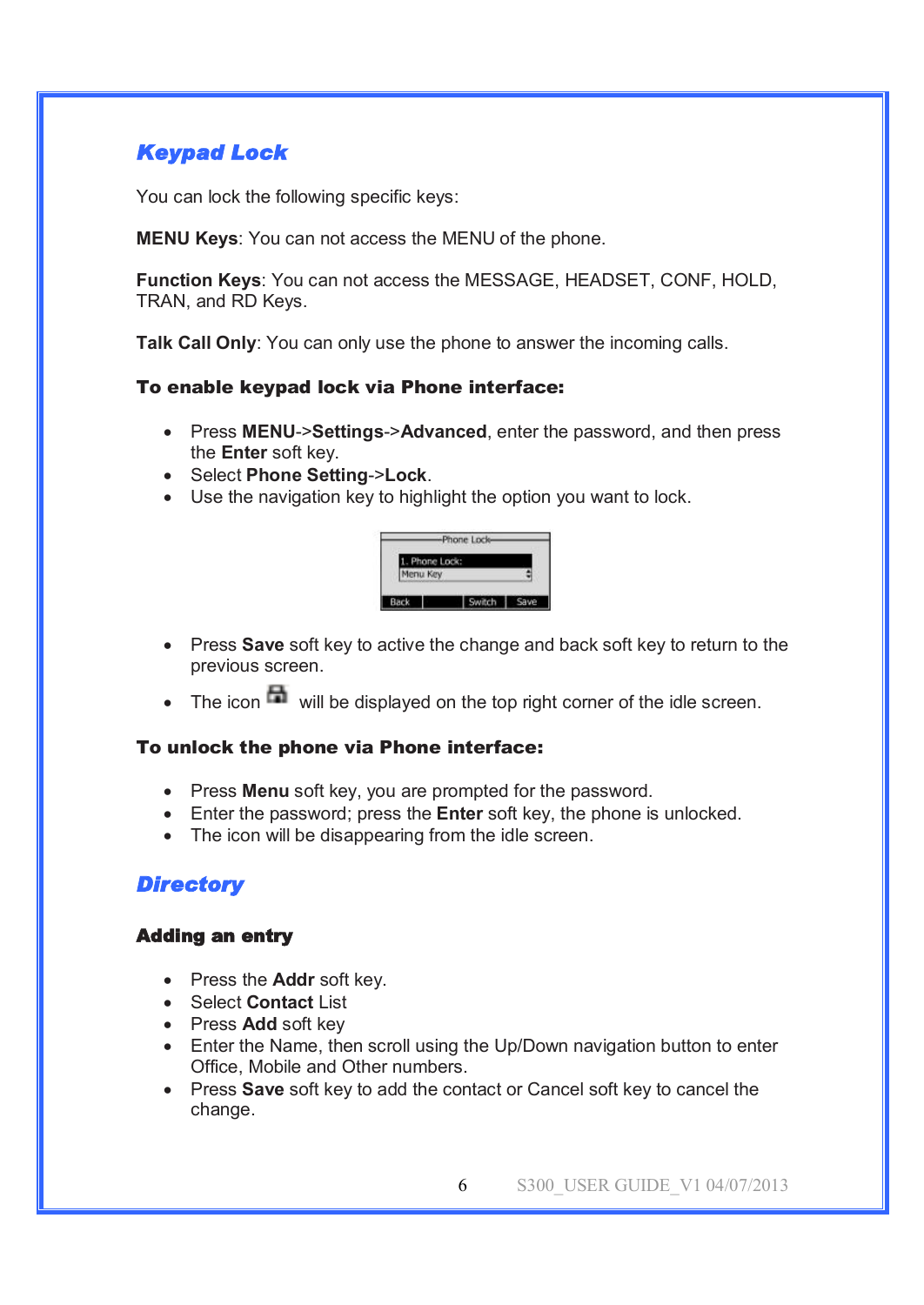#### **Edit or Delete an entry**

- · Press **Addr**->**Contact List**->**OK**
- · Use the navigation key to highlight the entry you want to edit or delete.
- · Press the **Option** soft key.
- · To delete the entry select **Delete** and press **OK**.
- · To edit the entry, select **Detail**, make the desired changes and press **Save**.
- · Press **Cancel** soft key to return to the Directory.

#### **Black List**

Callers added to the Black List will go straight to your voicemail.

#### **Dialing from the Directory**

- · Press **Directory**->**Contact List**->**OK**.
- · Use the navigation key to highlight the entry you want dial.
- · Press the **Send** or **OK** button.

### *Making a call*

To make a phone call:

- Pick up the handset,  $\bullet$  icon will be showed in the idle screen.
- Press the **Speaker** button,  $\blacksquare$  icon will be showed in the idle screen.
- · Press the **Headset** button if the headset is connected to the Headset Port in advance. The icon  $\Omega$  will be showed in the idle screen.

*Note: You can also dial the number first, and then choose the method you will use to speak to the other party.* 

## *Placing a Call on Hold*

- · While on an active call, press the **Hold** button.
- · To retrieve the held call, press the **Resume** button.

### **To active a 2nd or 3rd call:**

- Place the  $1<sup>st</sup>$  call on Hold.
- Select another line key.
- · Dial the number and press Send or OK.
- · Toggle between held calls by pressing the associated line button.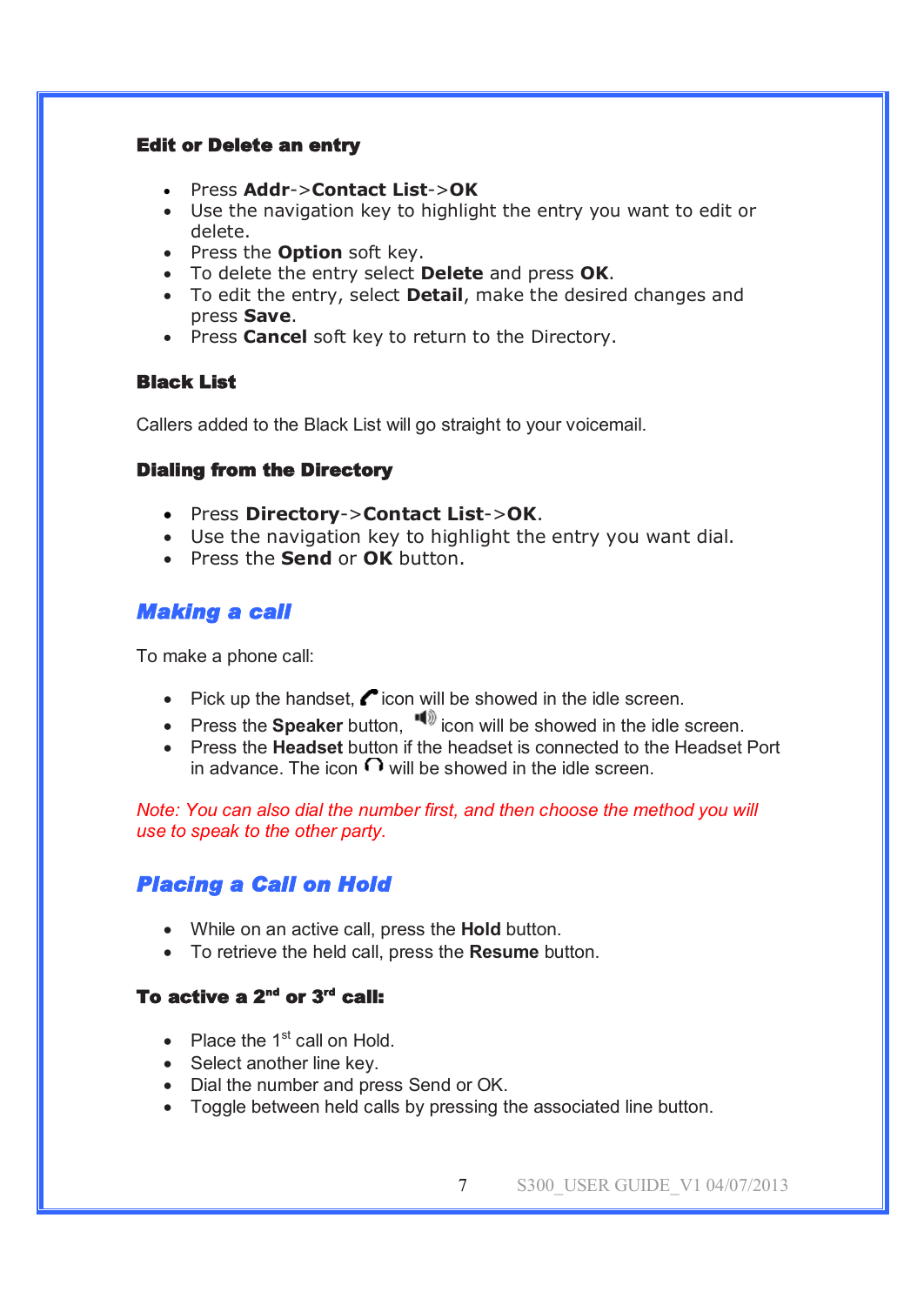## *Answering a call*

#### **Answering an incoming call**

- · If you are not on an active call, lift the handset, press the **Speaker** button/ **Answer** soft key to answer using the speakerphone or press the **Headset** button to answer using the headset.
- · If you are on an active call, press the **Line key** to answer the 2nd call. This will place the  $1<sup>st</sup>$  call on Hold and you can toggle between the calls by pressing the associated **Line key**.

#### *Note: During the conversation, you can alternate between Headset, Handset and Speaker phone by pressing the corresponding buttons or picking up the handset*.

#### **Denying an incoming call**

· Press **Reject** soft key to reject an incoming call directly and send it to your voicemail.

## *Call History*

#### To access the handset call logs

- · Press the **History** soft key.
- · Use the navigation button to scroll to **All Call**, **Dialed Calls**, **Received Calls, Missed Calls** or **Forwarded Calls**.
- · Use the navigation key to select an entry.
- · Press **Send** to dial the number.
- · Press **Options** to check the detail of the call, add it to the phone book or black list or to delete the entry.

## *DND (Do Not Disturb)*

All calls will be directed to your voicemail when DND is active.

- · Press **DND** soft key to active DND Mode and the display shows: **DND**.
- · Press **DND** soft key again to deactivate DND mode.

## *Call Pick Up*

To answer a call ringing at another extension dial: **\*87.**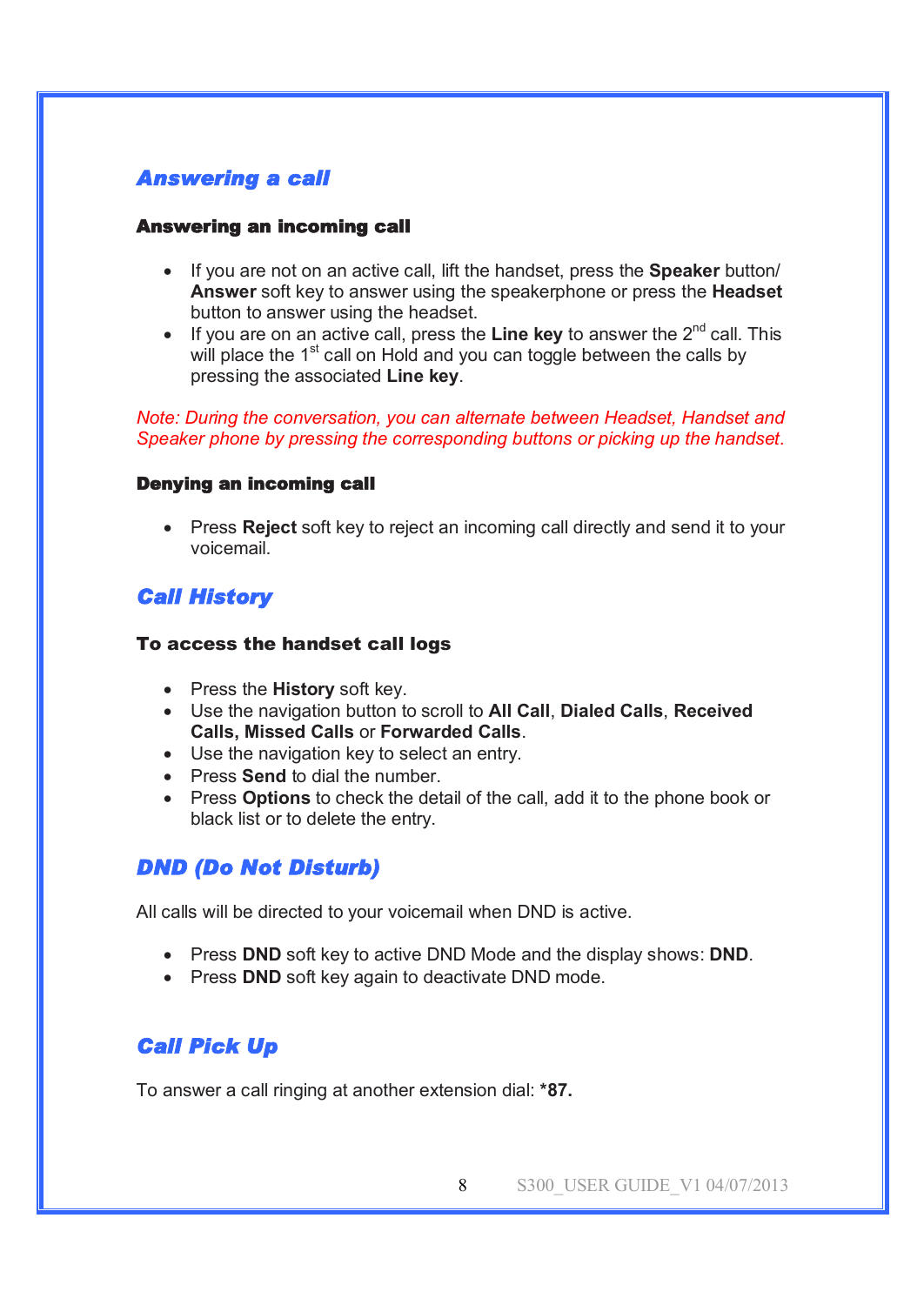## *Call Forwarding*

This feature allows you to forward an incoming call to another phone number e.g. another extension, a group or an external number. When call forwarding is active the display showed the  $\mathbf{t}^*$  icon.

The following call forwarding events can be configured:

- · **Cancel**: Call forwarding is deactivated.
- · **Always**: All incoming calls are immediately forwarded.
- · **Busy**: Incoming calls are forwarded when the phone is busy. (Note; for this feature to work, Call Waiting must be deactivated on the handset)
- · **No Answer**: Incoming calls are forwarded when the phone is not answered after a specific period.
- · **Busy/No Answer**: Incoming calls are forwarded if the handset is either busy or is not answered.

#### **To configure Call Forwarding**

- · Select: **Menu**->**Features**->**Forward**.
- · Select the type of forward you want.
- · Enter the phone number you want to forward your calls to.
- · Press **Save** to save the changes.
- · When selecting No Answer forward you can enter the time, in seconds, that the handset should ring before forwarding the call. Scroll down to set the timer.

*Note: By default all calls will divert to your voicemail if not answered after a specific time.* 

*Once a specific forward has been activated, it can be de-activated/ activated by pressing the Forward button.* 

## *Call Waiting*

This call feature allows your phone to accept other incoming calls to an extension already in an active call.

#### To enable/disable Call Waiting:

- · **Select Menu**->**Features**->**Call Waiting**.
- · Use the navigation keys or **Disable/Enable** soft key to active/inactive call waiting.
- · Press **Save** soft keys to save the changes.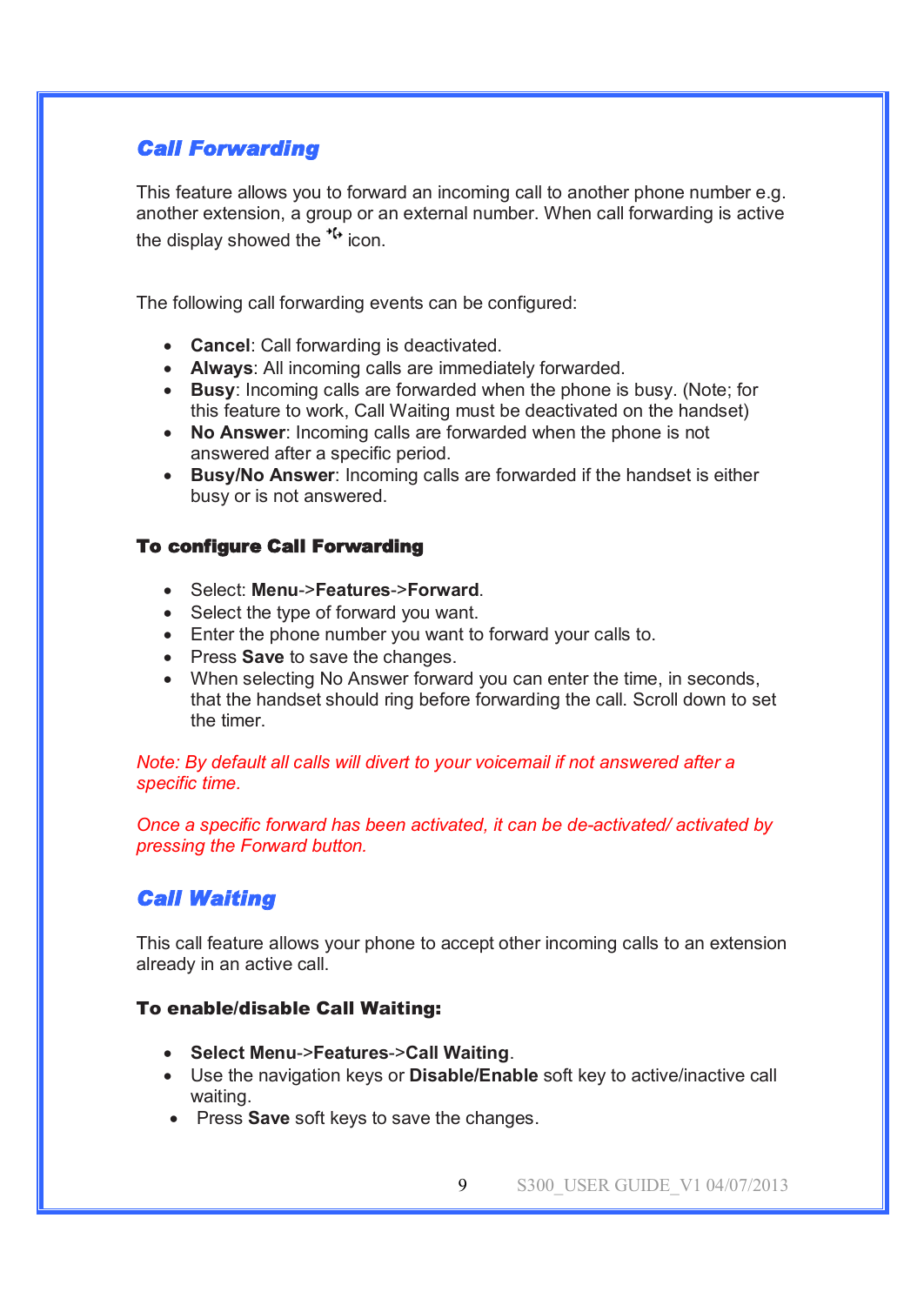## *Call Transfer*

### **Blind Transfer (When using the handset)**

- · Press Tran soft key during the active conversation, the call will be on hold.
- · Dial the extension or telephone number and press **Send**.
- · Hang up to complete the transfer.

#### **Blind Transfer (When using the speakerphone or headset)**

- · Press **Tran soft key** during the active conversation, the call will be on hold.
- · Dial the extension or telephone number and press the **Send** or **OK** button.
- · Press the **Transfer Button**.

### **Attended Transfer (When using the handset)**

- · Press **Tran soft key** during the active conversation, the call will be on hold.
- · Dial the extension or telephone number and press send.
- Wait for the  $3^{rd}$  party to answer and announce the call.
- · Hang up to complete the transfer.

### **Attended Transfer (When using the speakerphone or headset)**

- · Press **Tran soft key** during the active conversation, the call will be on hold.
- · Dial the extension or telephone number and press send.
- Wait for the  $3^{rd}$  party to answer and announce the call.
- · Press the **Transfer button** to complete the transfer.

#### *Note: To transfer a call directly to another user's voicemail, follow the blind transfer instructions above but include an "8" before the extension number.*

## *Call Parking*

### **To park a call**

- · Press **Tran**
- · Dial **\*85**
- · Press **OK**
- · You will hear a message informing you that the call has been parked and the orbit number.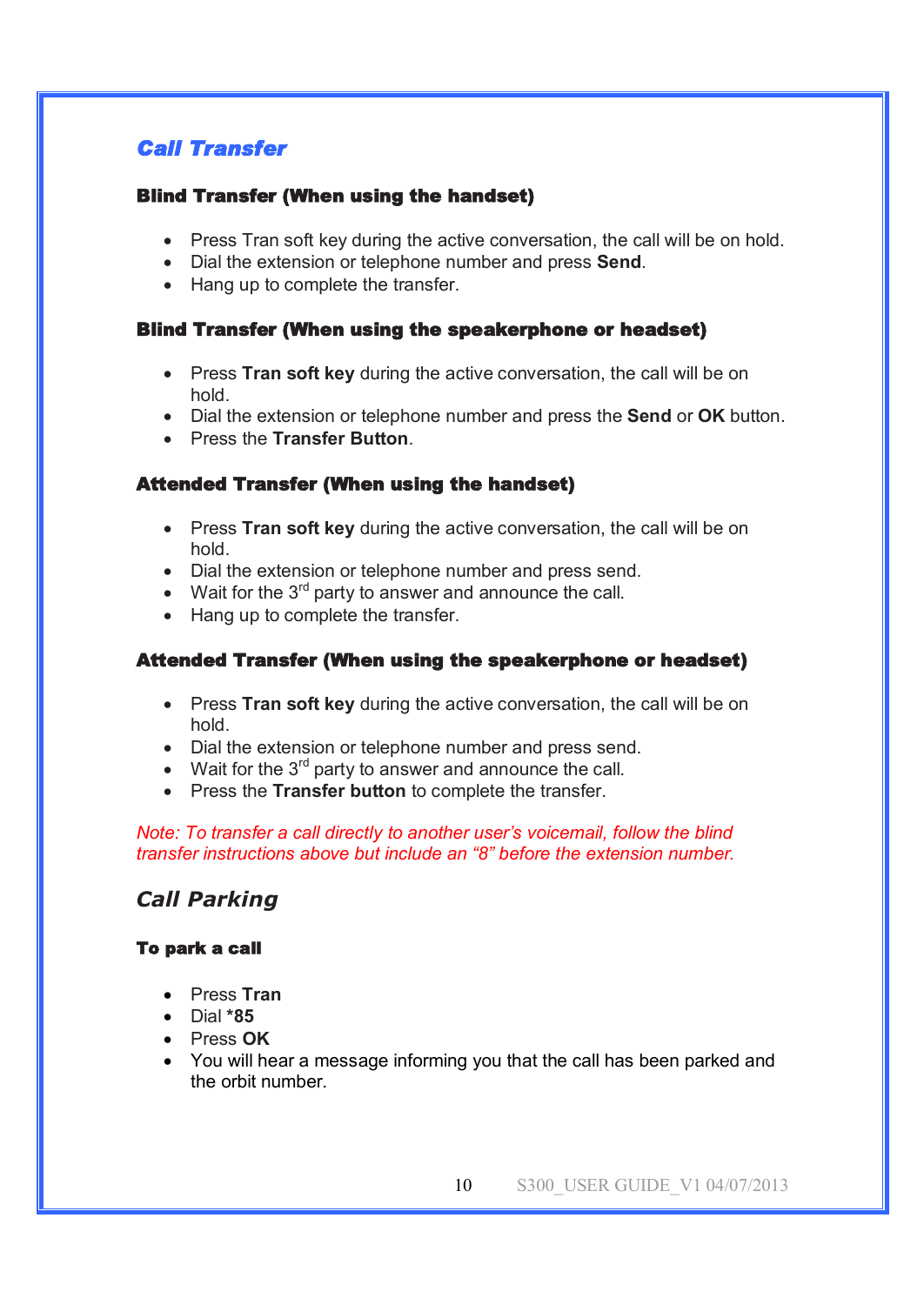#### **To retrieve a parked call**

· Dial **\*86**.

#### **To retrieve a specific parked call**

· Dial **\*86** and the park orbit number. (The extension number of the user that parked the call)

## **3-way Conference**

#### To establish a conference:

- · Press the **Conf** soft key during an active call.
- The first call is placed on hold. Dial the number to conference in and press the **Send** soft key or **OK** button.
- · When the call is answered, the conference call will include you and the other two parties.
- · Hang up to disconnect all parties.

## *Instant Messaging*

#### To send an instant message to another user:

- · Press the **Menu** soft key.
- · Select **Messages**.
- · Select **Text Messages**
- · Select **New Message**
- · Type in you message using the keypad. Use the **Ab3** soft key to edit the key entry options.
- · Press **Send**.
- · Scroll down to the "**To**" field.
- · Enter the destination extension number and press **Send**.

#### Receiving Instant Messages:

- · When you receive an instant message, you phone will beep, the Message lamp will come on and the display will show how many new text messages you have.
- · Press the **View** soft key or the Message button.
- · Press **Read** to view your message.
- · You can then reply by pressing the **Reply** button.

*Note: Instant message can also be sent via the user web interface. Please see Web Interface User guide for instructions on how to use this feature.*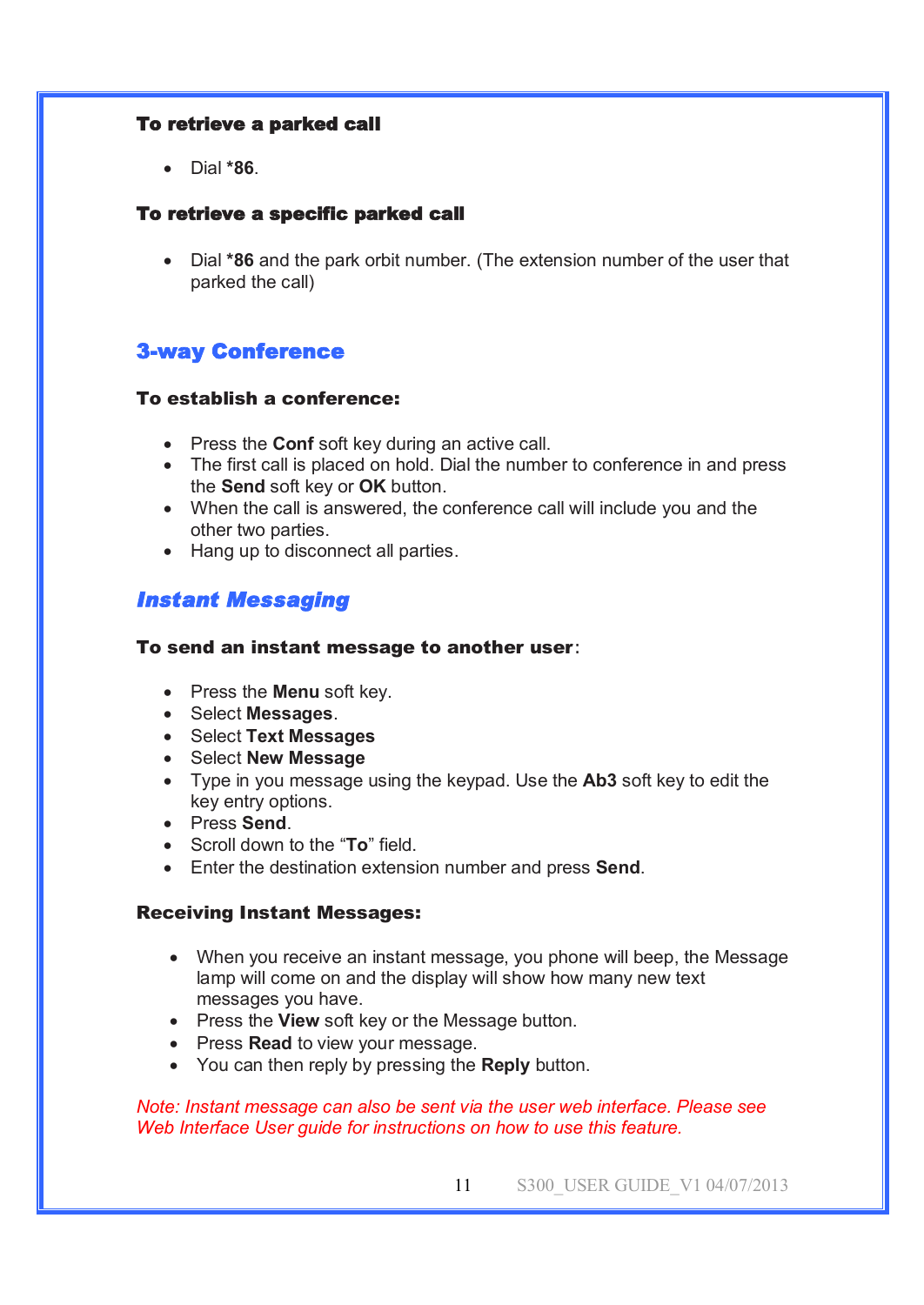## *Voicemail*

#### **Setting up your voicemail**

#### **Press \*97**

If it is the  $1<sup>st</sup>$  time you are accessing your mailbox, you will be prompted to record your name. Follow the prompts.

You will be directed to the Main Menu of your mailbox.

- Select Option 1 to listen to your messages.
- Select Option 2 to change your access code and press # to save.
- Select Option 3 to record your name and press # to save.
- Select Option 4 to record your personal greeting and press # to save.

#### **Retrieving Voicemail Messages**

- · When messages are left in your mail box, the message lamp will come on and the display will indicate that you have a new voice message.
- · To access your mailbox press the Message button or the Connect soft key.

#### While listening to voicemail messages:

- Dial 1 to rewind the message
- · Dial 2 to stop play back
- · Dial 3 to fast forward.
- · Dial 4 to repeat the message
- · Dial 5 to hear the message details
- · Dial 6 to send the message to another mailbox
- · Dial 7 to delete the message
- · Dial 8 to return the call (if caller withheld their number this will not work)
- Dial 9 to save the message.